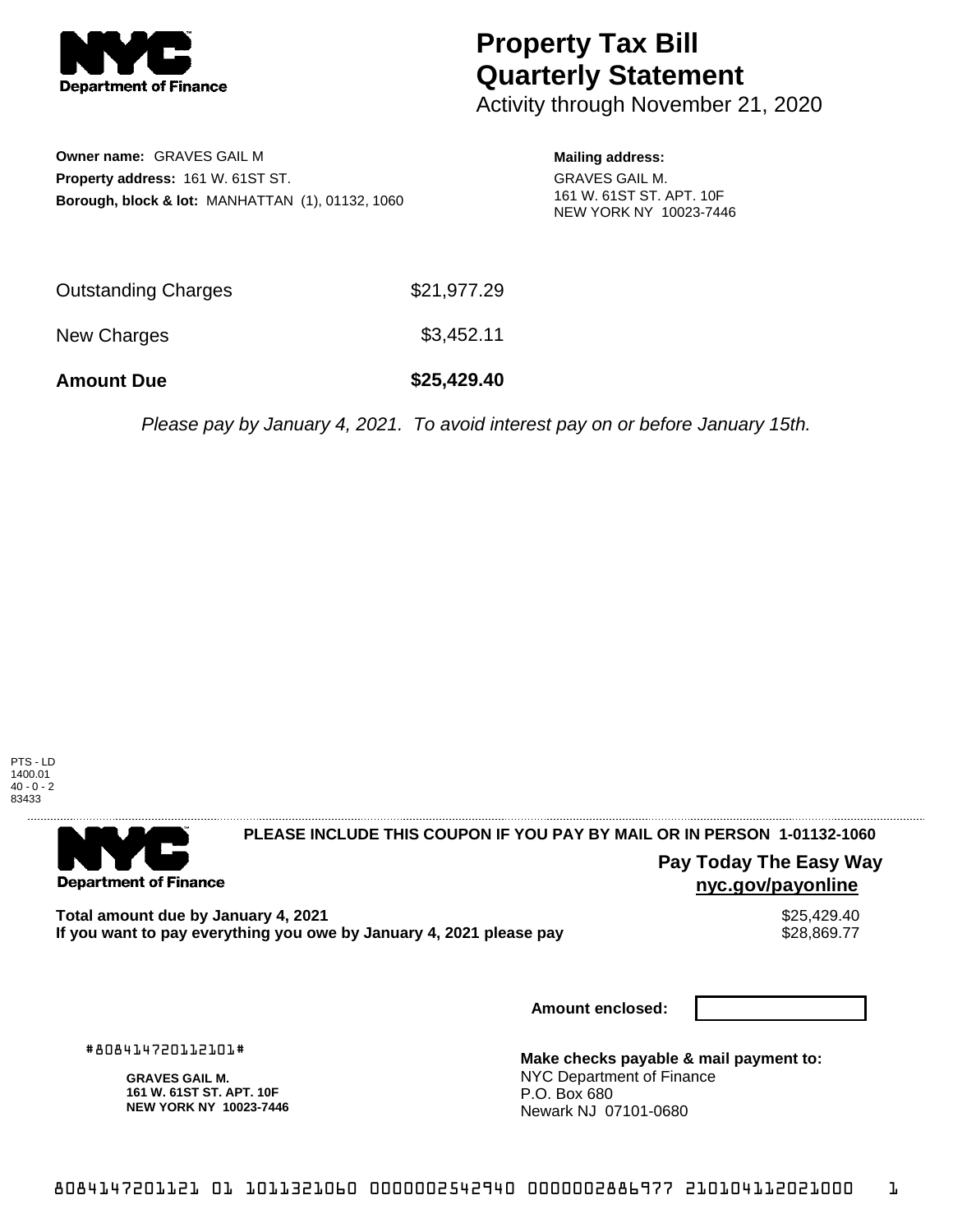

| <b>Previous Charges</b>                                                  |                      |            | Amount                              |
|--------------------------------------------------------------------------|----------------------|------------|-------------------------------------|
| Total previous charges including interest and payments                   |                      |            | \$21,977.29                         |
| <b>Current Charges</b>                                                   | <b>Activity Date</b> | Due Date   | Amount                              |
| Finance-Property Tax<br><b>Adopted Tax Rate</b><br>Co-op Condo Abatement | 01/01/2021           | 01/01/2021 | \$3,572.07<br>$$-145.42$<br>\$25.46 |
| <b>Total current charges</b>                                             |                      |            | \$3,452.11                          |
| <b>Tax Year Charges Remaining</b>                                        | <b>Activity Date</b> | Due Date   | <b>Amount</b>                       |
| Finance-Property Tax<br><b>Adopted Tax Rate</b><br>Co-op Condo Abatement | 01/01/2021           | 04/01/2021 | \$3,572.07<br>$$-145.42$<br>\$25.46 |
| Total tax year charges remaining                                         |                      |            | \$3,452.11                          |
| If you want to pay everything you owe by January 4, 2021 please pay      |                      |            | \$28,869.77                         |
| If you pay everything you owe by January 4, 2021, you would save:        |                      | \$11.74    |                                     |

### **Home banking payment instructions:**

- 1. **Log** into your bank or online bill pay website.
- 2. **Add** the new payee: NYC DOF Property Tax. Enter your account number, which is your boro, block and lot, as it appears here: 1-01132-1060 . You may also need to enter the address for the Department of Finance. The address is P.O. Box 680, Newark NJ 07101-0680.
- 3. **Schedule** your online payment using your checking or savings account.

#### **Did Your Mailing Address Change?** If so, please visit us at **nyc.gov/changemailingaddress** or call **311.**

When you provide a check as payment, you authorize us either to use information from your check to make a one-time electronic fund transfer from your account or to process the payment as a check transaction.